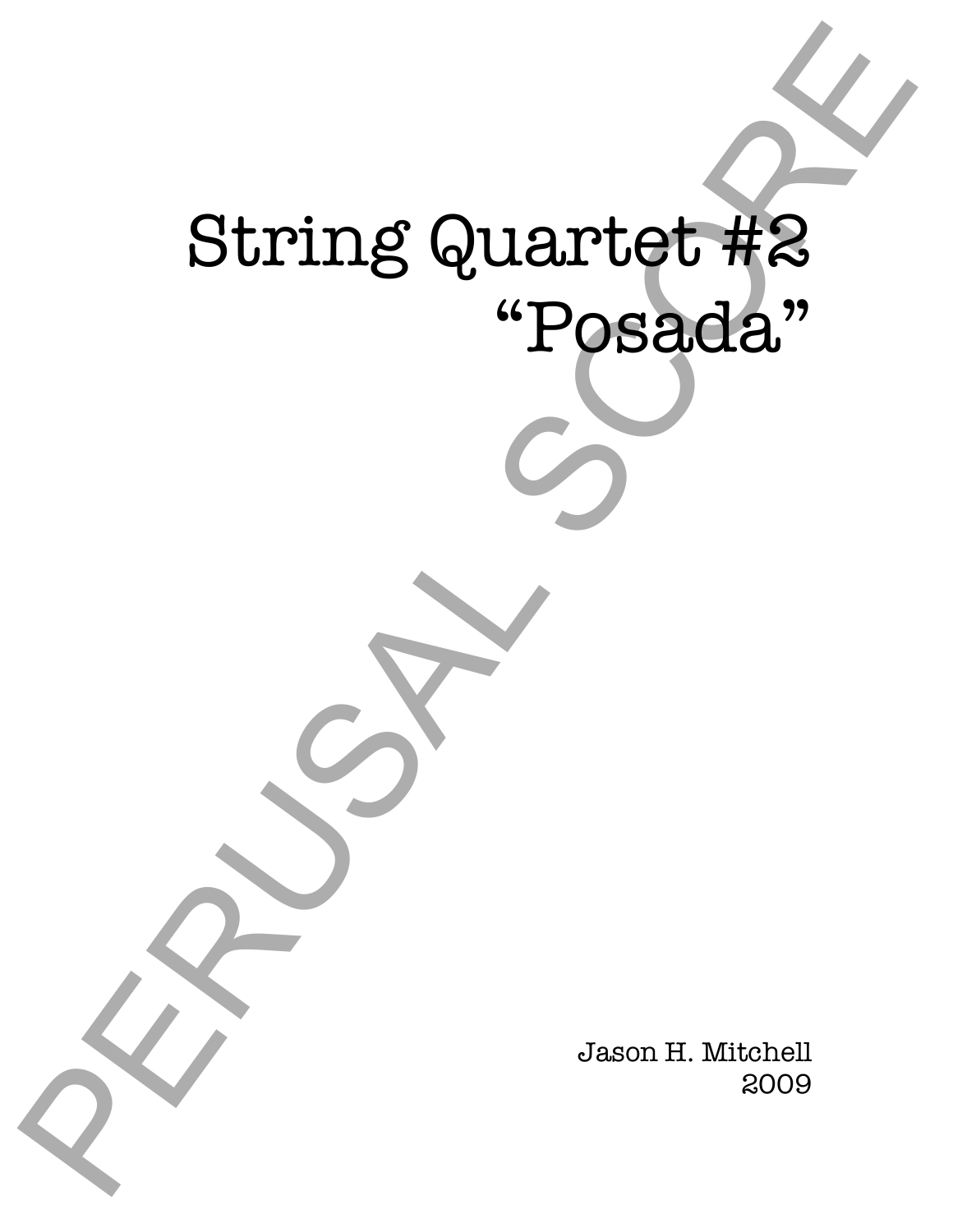## Program Notes:

Directly translated, Posada means "Inn or Lodging." However, in Mexican culture, Las Posadas is a traditional Christmas celebration that consists of the holy family's search for lodging.

As a child, I attended several Las Posadas that were held in my hometown on the Texas/Mexico border. The atmosphere was always friendly and festive, and these celebrations typically consisted of a procession that would follow a meandering path through the downtown area and would end at one of the local city parks.

Program Notes:<br>
Program Notes:<br>
Directly wanalated, Program Tim or Locations<br>
Thus can be considered as a trainer of the consistents are chosen in the consistent of the consistent and the consistence of the consistence and This imagery returned as I watched the pro-immigration rallies held in the downtown area of Austin, Texas, during the spring of 2006. I found a strong connection between this desire for citizenship expressed by the marchers and my own experiences of participating in Las Posadas celebrations during my youth. I was also struck by how the immigration marches resembled the peaceful and joyous celebratory mood the Posadas. It is this imagery that I hope to capture in this work.

## Duration:

 $9'$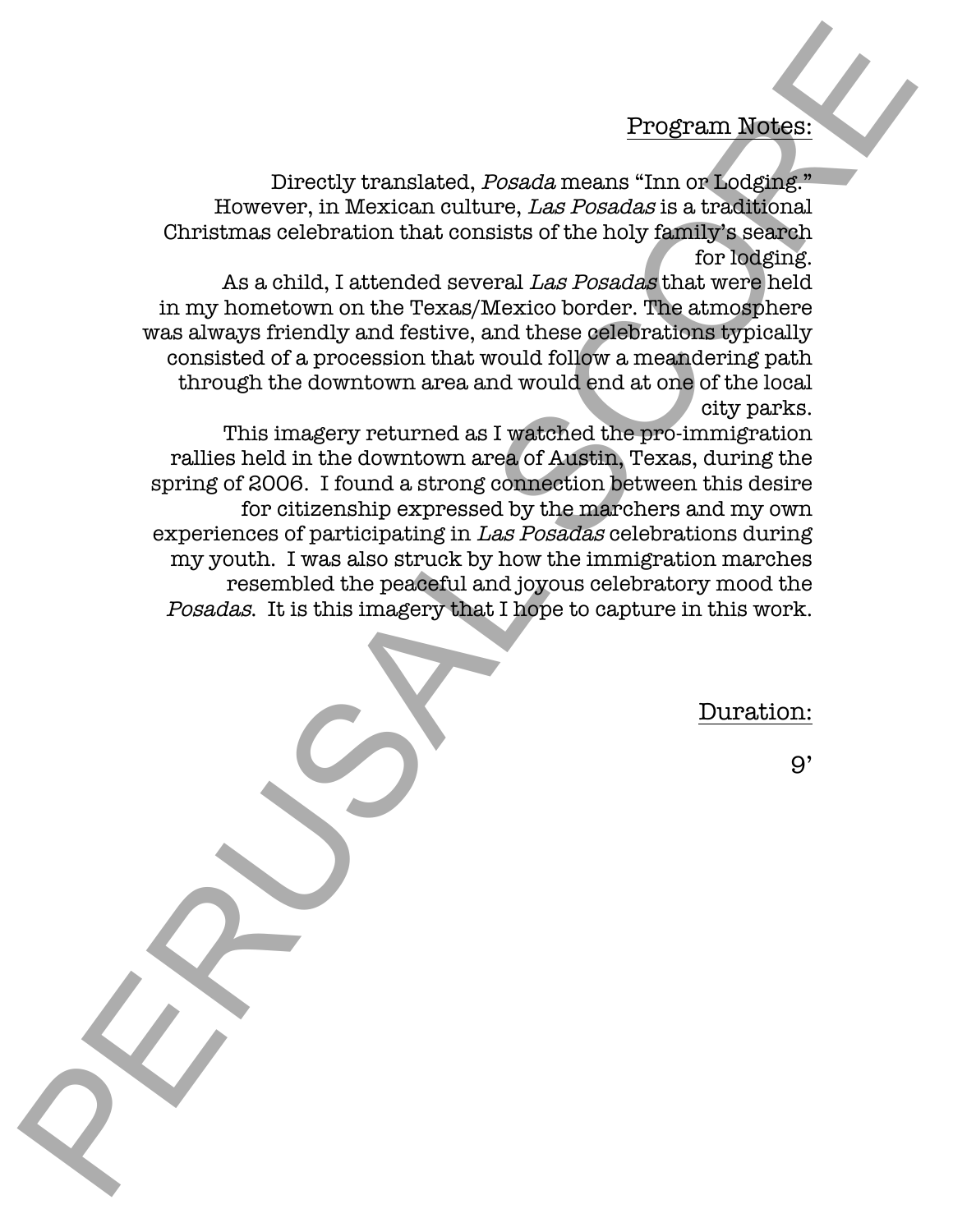## Posada

Hoy Marchamos, Mañana Votamos





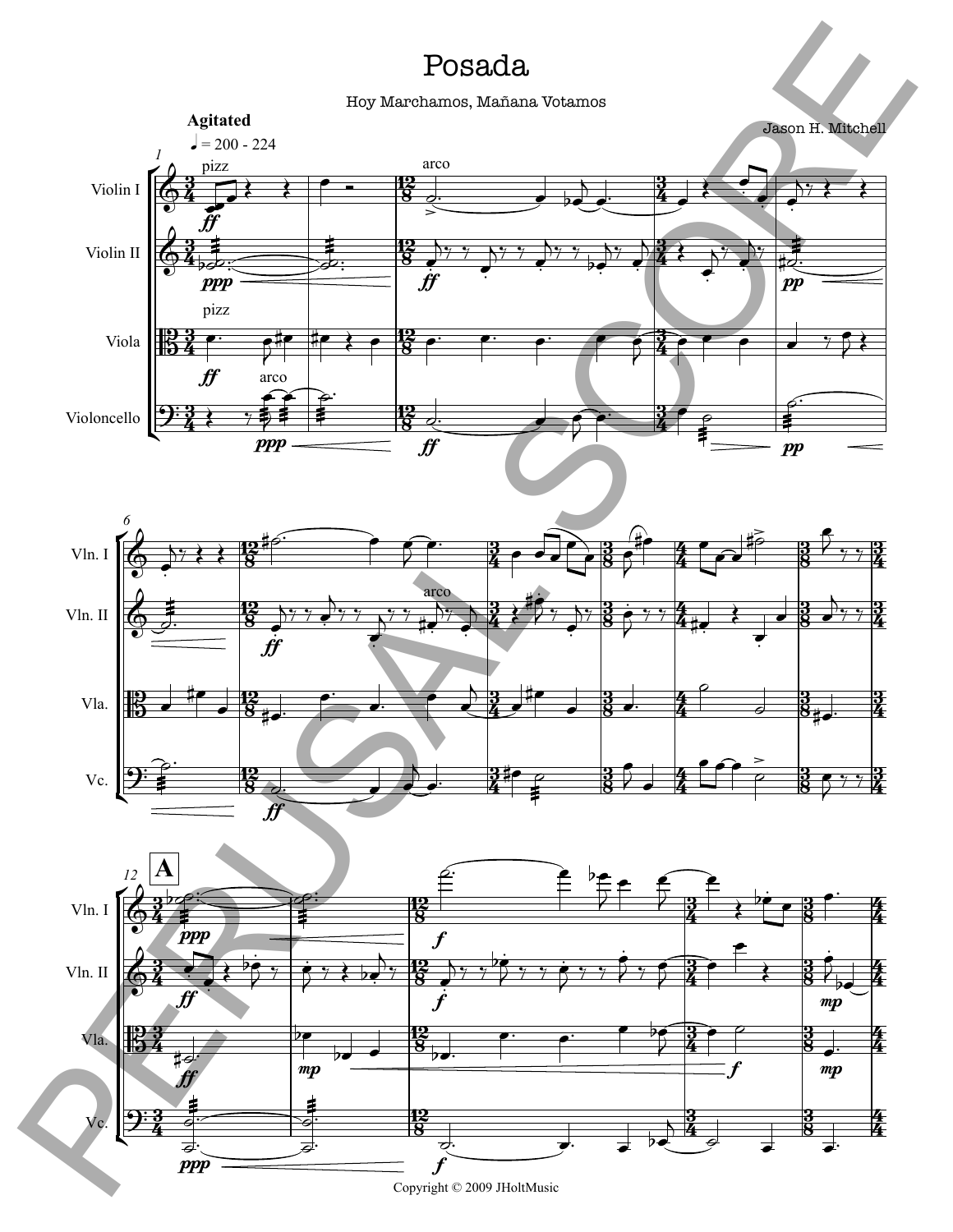



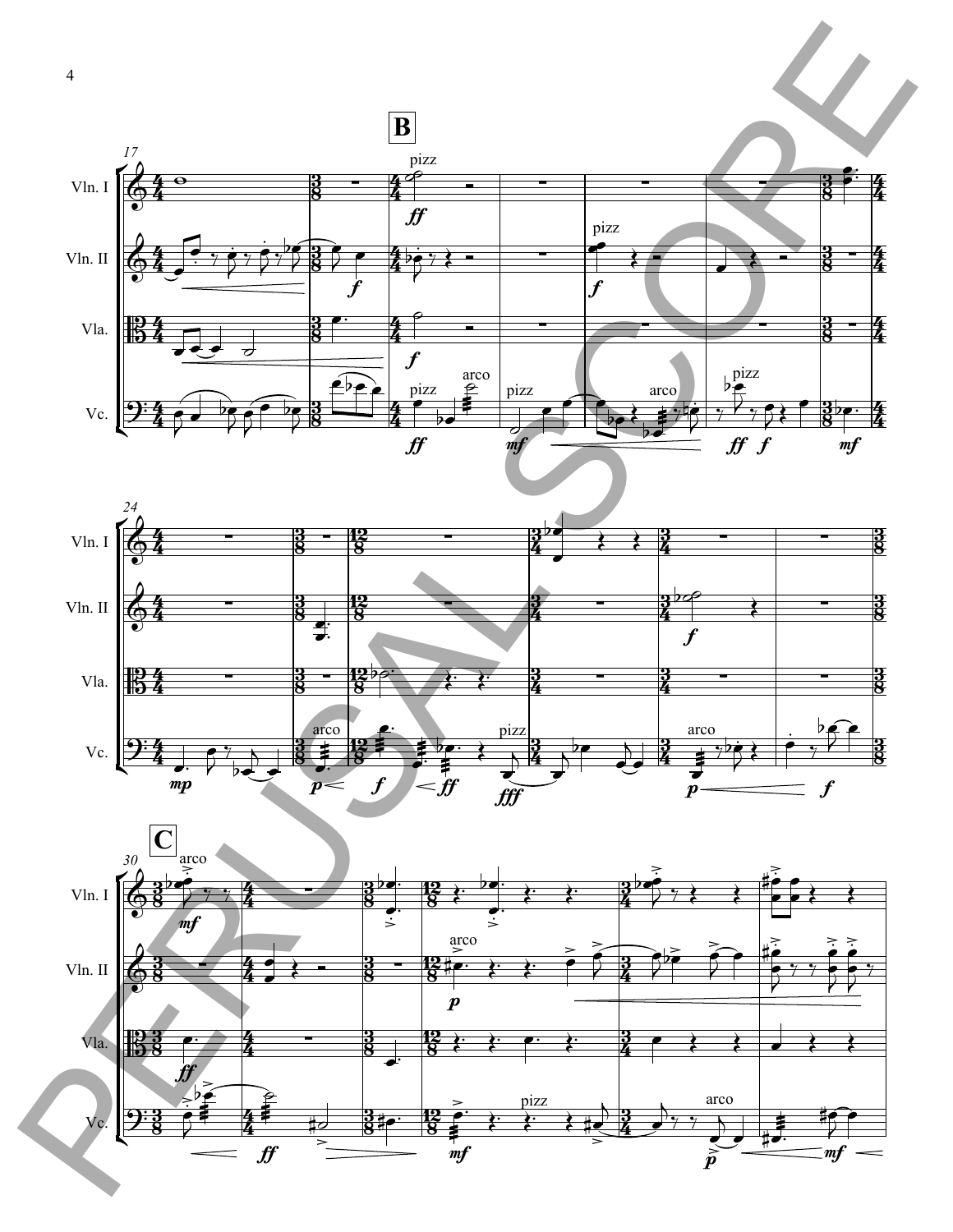

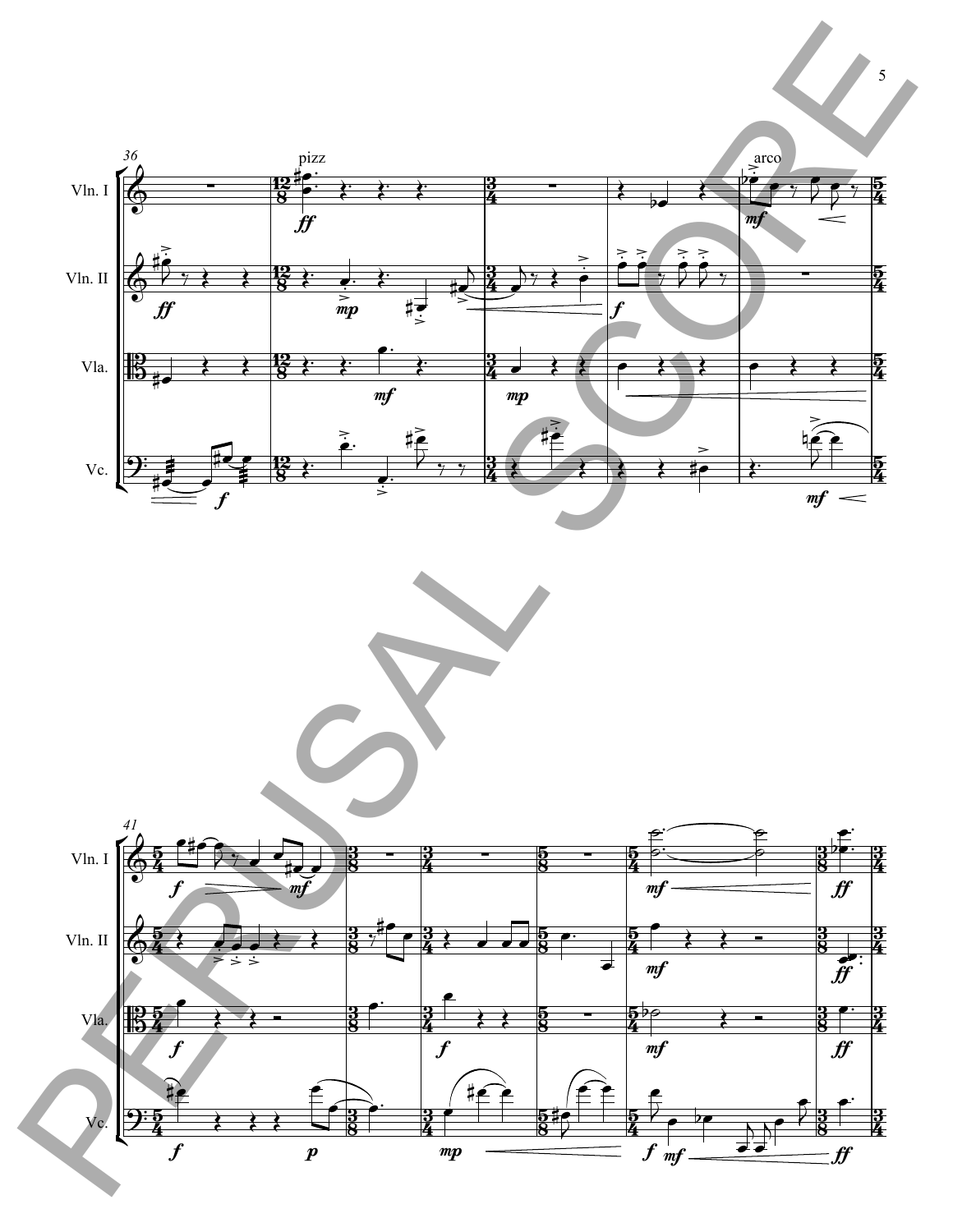